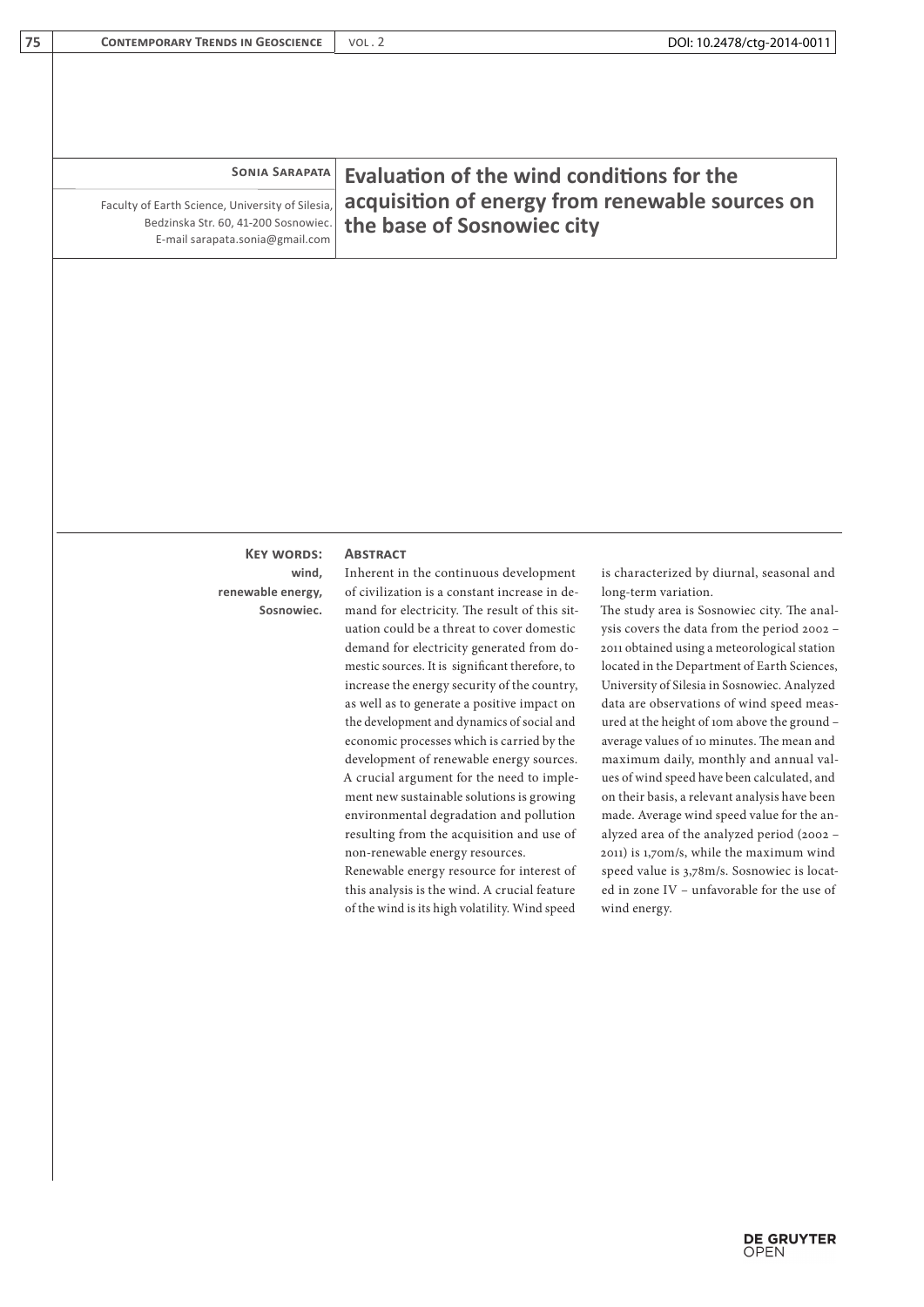Introduction We can obtain the energy in two ways: effects such as ozone depletion, acid rains through the use of non-renewable energy sources such as coal, lignite, petroleum, natural gas or through the use of renewable energy sources, also known as non-conventional<sup>1</sup> sources of energy, with which the so-called clean energy or green energy is produced. Renewable energy sources cover a wide range of self-renewing energy sources: solar radiation, wind, water flow (energy in drop, tidal energy), the internal heat of the Earth and biomass and biogas. Their use can provide both electricity and thermal energy.

> Due to the fact that the conventional resources are at risk of running out, an intensive work is carried out in the world on increase the use of renewable energy sources. A crucial argument for the need for the implementation of new sustainable solutions is growing environmental degradation and pollution resulting from the acquisition and use of nonrenewable energy resources. It results in the destruction of the landscape, environmental imbalances, as well as pollution of its individual components: the atmosphere, soil and water by placing compounds with high harmfulness to them. The most detrimental effect is emission of combustion products in the form of harmful materials compounds such as: carbon dioxide  $(CO_2)$ , methane  $(CH_4)$ , sulfur fluoride (SF<sub>6</sub>), nitrogen oxides (NO<sub>x</sub>), sulfur dioxide  $(SO_2)$ , carbon monoxide (CO), dust and heavy metals. Harmfulness of such gases is due to the fact that they belong to the so-called greenhouse gases, which trap part of the heat emitted by the Earth, causing the greenhouse effect, and thus climate changes and its consequences, such as heavy rains, floods or droughts and other adverse

and smog. Progressive environmental pollution is the cause of the rising incidences of diseases and genetic disorders in population, as well as damage to flora and fauna. There is also an increased negative impact on buildings, which results in the destruction of cultural heritage.

Inherent in the continuous development of civilization is a constant increase in demand for electricity. Intensification of electricity consumption is due to the increase in the number of electricity consumers in all sectors of the economy. The result of this situation could be a threat to cover domestic demand for electricity generated from domestic sources. It is significant, therefore to increase the energy security of the country, as well as to generate a positive impact on the development and dynamics of social and economic processes which is carried by the development of renewable energy sources.

Renewable energy resource of interest for this analysis is the wind. Wind is the movement of air caused by the force of the horizontal pressure gradient, subject to the Coriolis force, centrifugal force and friction. Pressure gradient is a result of the density difference between unevenly heated air masses – the natural tendency of the masses to equalize the pressure causes the movement of air masses, that is the formation of the wind. Wind energy is one of the first human explored renewable energy sources. Production of electricity using wind is considered to be ecologically clean because, apart from the construction of a wind power plant, the production of this energy does not involve emissions resulting from the combustion of fossil fuels.

<sup>1</sup> The term 'non-conventional/unconventional' sources of energy, as well as 'alternative' sources of energy, acts as a common name for renewable energy sources to the energy sector, because it is not an innovative solution, but it is already fully implemented.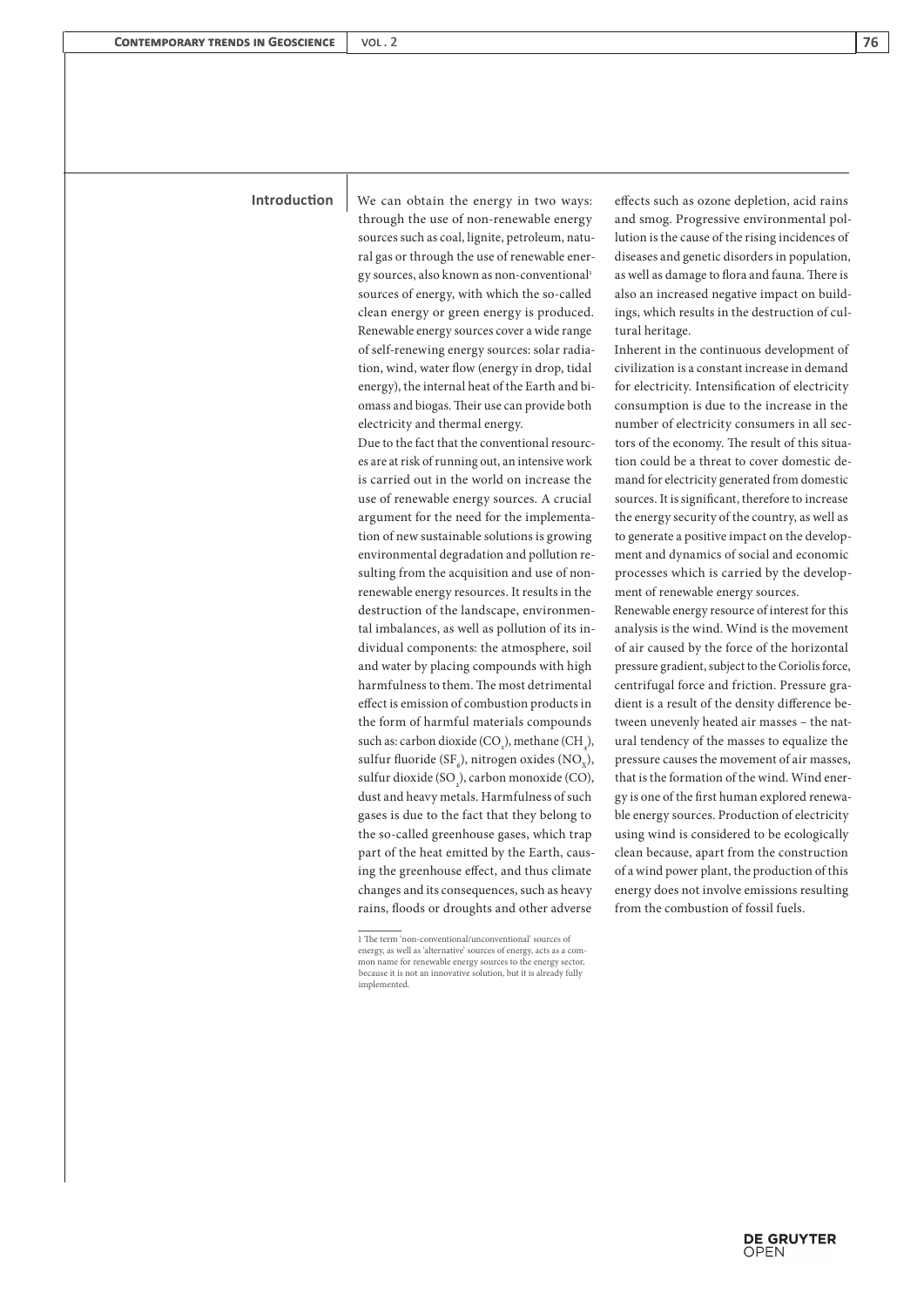| 77 | <b>CONTEMPORARY TRENDS IN GEOSCIENCE</b> | VOL.2 |
|----|------------------------------------------|-------|
|----|------------------------------------------|-------|

| Study area                   | Sosnowiec is a city with county rights lo-<br>cated in the south of Poland in eastern part<br>of Silesia voivodeship at the confluence of<br>Brynica, Black and Small Przemsza riv-<br>ers belonging to the basin of the Vistula.<br>Neighboring towns are from the southwest:<br>Katowice, north west Czeladź, north Będzin<br>and Dąbrowa Górnicza, south Jaworzno and<br>Mysłowice, south east Sławków.<br>Urban area is more than 91km <sup>2</sup> and is in-<br>habited by over than 219 thousand residents.<br>According to the physical - geographical<br>Kondracki distribution, Sosnowiec lies with-<br>in the Province of Silesian - Cracow Upland,                                                                                                                                                                                                                                                     | Silesian Upland macroregion, mesoregions:<br>Katowice Upland, Jaworznickie Hills and<br>in a small portion, Tarnogórski Hummock.<br>In terms of topography town is located on the<br>border of Katowice Upland several regions,<br>they are: Bytomsko - Katowicki Plateau - oc-<br>cupying the northern, western and central<br>parts of the Highland, Dąbrowska Upland<br>and Mysłowicka Basin - located to the east.<br>Over the years, Sosnowiec transformed from<br>a mining center associated with the oper-<br>ations of the coal, steel industry and engi-<br>neering to the shopping - service - pro-<br>cessing center.                                                                                                                                                                                                                                                                                |
|------------------------------|--------------------------------------------------------------------------------------------------------------------------------------------------------------------------------------------------------------------------------------------------------------------------------------------------------------------------------------------------------------------------------------------------------------------------------------------------------------------------------------------------------------------------------------------------------------------------------------------------------------------------------------------------------------------------------------------------------------------------------------------------------------------------------------------------------------------------------------------------------------------------------------------------------------------|-----------------------------------------------------------------------------------------------------------------------------------------------------------------------------------------------------------------------------------------------------------------------------------------------------------------------------------------------------------------------------------------------------------------------------------------------------------------------------------------------------------------------------------------------------------------------------------------------------------------------------------------------------------------------------------------------------------------------------------------------------------------------------------------------------------------------------------------------------------------------------------------------------------------|
| <b>Materials and methods</b> | The analysis covers the data from the period<br>2002 - 2011 obtained using a meteorological<br>station located in the Department of Earth<br>Sciences, University of Silesia in Sosnowiec.<br>This station is characterized by its location<br>on built-up area, which is a unique solution<br>and also desirable from the point of view<br>of the objective which is to assess the actu-<br>al resource of wind energy in the area cov-<br>ered by dense urban development, which is a<br>destination for the use of a potential energy.                                                                                                                                                                                                                                                                                                                                                                          | Data are observations of wind speed meas-<br>ured at the height of 10m above the ground<br>- the average values from 10 minutes.<br>The mean and maximum daily, monthly and<br>annual values of wind speed have been cal-<br>culated, and on their basis, a relevant anal-<br>ysis have been made.<br>The obtained data were characterized by a<br>lack of continuity. Gaps in the data resulted<br>from the anemometer failure during the pe-<br>riod of wind speed data recording.                                                                                                                                                                                                                                                                                                                                                                                                                            |
| <b>Results</b>               | Average wind speed value for the analyzed<br>area of the analyzed period (2002 - 2011) is<br>1,70m/s, while the maximum wind speed<br>value is 3,78m/s.<br>The chart below (Fig. 1) shows the average<br>and maximum annual values of wind speed<br>during analyzed period. Comparing the val-<br>ues recorded for each year of the period, it<br>can be concluded that they are similar. The<br>course of averages and maximum values is<br>the same. The average annual wind speeds do<br>not exceed value of 2m/s. The highest annu-<br>al average wind speed value was observed in<br>2007 and amounted to 1,91m/s, while the low-<br>est annual average wind speed value char-<br>acterized year 2003 and the value was at<br>1,40m/s. Annual maximum wind speed val-<br>ues fluctuated around value 4m/s exceeding<br>it in only two of the ten analyzed years - in<br>2002 (4,13m/s) and in 2007 (4,15m/s). | The chart below (Fig. 2) shows the average<br>and maximum values of wind speed for each<br>month in the analyzed period. Their recip-<br>rocal course appears in the same way. The<br>average values of wind speed do not exceed<br>2m/s, apart from the month of March. As<br>shown on the graph, in average, the maxi-<br>mum wind speed values were recorded for<br>the month of March (2,03m/s) while the low-<br>est for the month of September (1,44m/s).<br>The maximum values of wind speed in the<br>first half of the year and in the end oscil-<br>lated around the value of 4m/s, and in the<br>months of August - October were closer to<br>the value of 3m/s.<br>The month, which marked the highest aver-<br>age wind speed value in the years 2002-2011<br>was February 2002 - 3,18m/s, while month,<br>in which the lowest average wind speed val-<br>ue recorded was February 2003 - 0,33m/s. |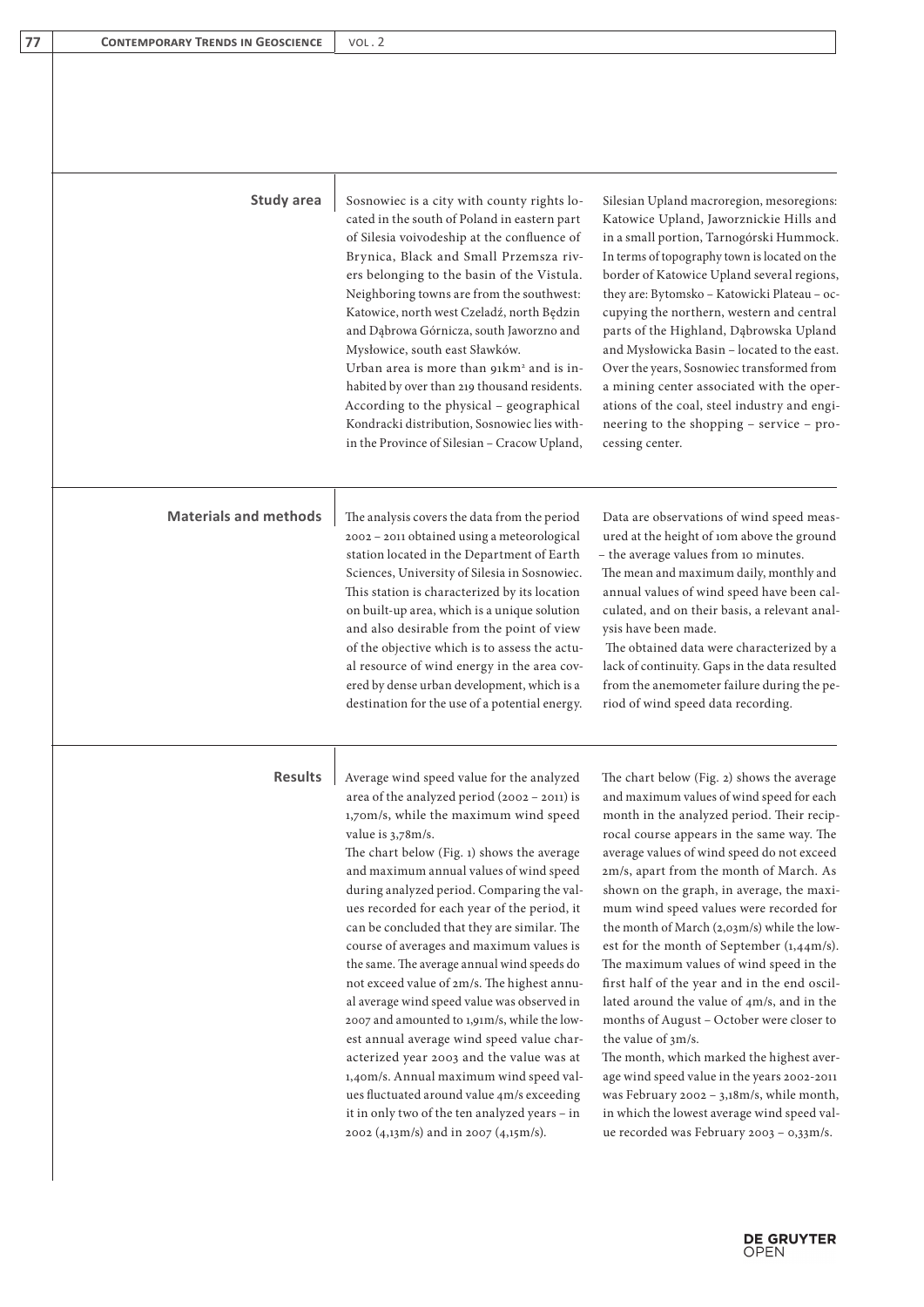| <b>CONTEMPORARY TRENDS IN GEOSCIENCE</b> | VOL.2                                                                                                                     | SONIA SARAPATA | 78 |
|------------------------------------------|---------------------------------------------------------------------------------------------------------------------------|----------------|----|
|                                          | Evaluation of the wind conditions for the acquisition of energy from renewable sources on  <br>the base of Sosnowiec city |                |    |





Fig.2 The average and maximum wind speed values for each month in the period 2001 – 2011

Fig.1 The average and maximum annual values of wind speed in the 2001 – 2011

> The chart below (Fig. 3) shows the course of the average and maximum daily values of wind speed for the year 2007. The year 2007 was chosen for the presentation of the annual wind speed value course from the years 2002 – 2011, due to the fact that it was characterized by the complete set of data. The diagram looks analogical to the analysis for the remaining years.

> The course of the average and maximum daily wind speed values curves is very similar. On the basis of the following example it can be concluded that daily average wind speed values observed at the height of 10m above the ground on each day of the year is unlikely to exceed the 6m/s and essentially fluctuate around the value 2m/s. The highest wind speed values occur in the initial and final part of the year, i.e. during the winter months, while during the summer months they remain at a slightly lower level. The maximum daily values of wind speed exceeded the value of 12 m/s only twice during the year, and

generally revolve around the 4m/s.

In the analyzed period, the day on which the highest daily average wind speed average was recorded was 28 October 2002, and this value was at 6,26m/s. The following graph (Fig. 4) shows the daily course of wind speed values at the height of 10m above the ground on this day. Average values of wind speed ranged from 2,7 – 10,3m/s. The highest values of wind speed occurred in the early morning hours (3:00) till the afternoon (15:00), while the lowest in the late afternoon hours until late at night (2:00). The maximum values of wind speed varied in the range of 6,7 – 21,4m/s. The course of both curves is similar. The following table (Table 1) shows the percentage of the daily average values of wind speed in settled ranges in the analyzed period 2001 – 2011. The largest share has the wind speed values between 1-2m/s – 48,60%. Percentage of daily average wind speed values exceeding the value of 4m/s is 1,42%.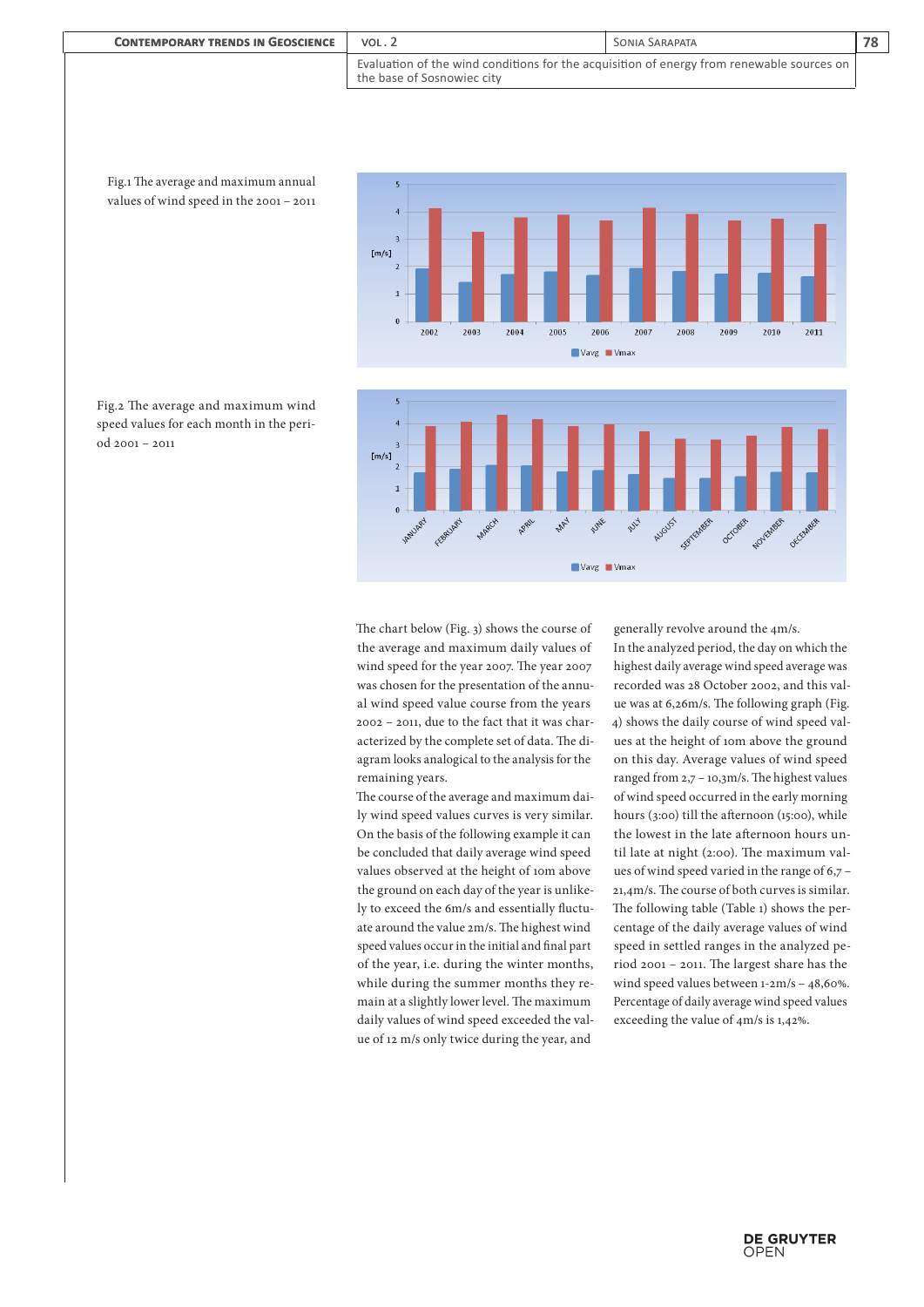Fig.3 The course of average and maximum daily values of wind speed in 2007







| Table 1 The percentage of the daily average |
|---------------------------------------------|
| values of wind speed in settled ranges in   |
| the analyzed period 2001 – 2011             |

| <b>WIND</b><br>SPEED [m/s] | <b>PERCENTAGE</b> |
|----------------------------|-------------------|
| $0 - 1$                    | 22,84%            |
| $1 - 2$                    | 48,60%            |
| $2 - 3$                    | 21,44%            |
| $3 - 4$                    | 5,70%             |
| $4 - 5$                    | 1,12%             |
| $5 - 6$                    | 0,27%             |
| $6 - 7$                    | 0,03%             |
|                            |                   |

atility. Variability is manifested both in geographical space and in time. Wind speed is characterized by diurnal, seasonal and long-term variation. In the course of diurnal periodicity cyclical changes in wind speed are observed, which are related to the local thermal phenomena resulting from the heating of the Earth's surface during the day

**Discussion** A crucial feature of the wind is its high vol- and cooling at night. The resulting movement of air masses causes the increase of the wind speed during the day and decrease during the night. In the annual course the wind speed at the Polish area varies cyclically with the seasons. The highest values are observed in the autumn – winter season from December to February, and lower in summer. Variability of wind in space

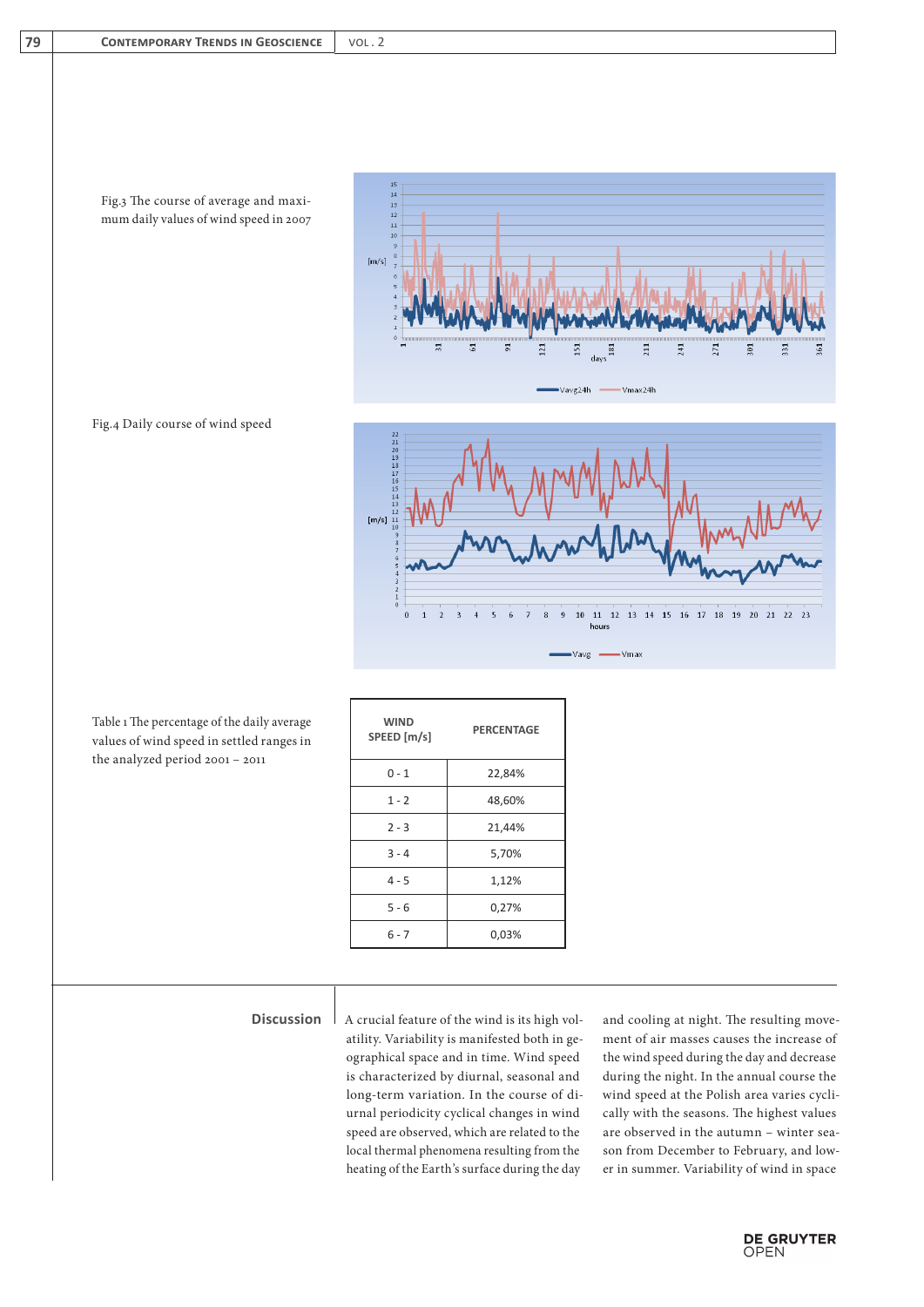| <b>CONTEMPORARY TRENDS IN GEOSCIENCE</b> | VOL.2                                                                                                                   | SONIA SARAPATA | 80 |
|------------------------------------------|-------------------------------------------------------------------------------------------------------------------------|----------------|----|
|                                          | Evaluation of the wind conditions for the acquisition of energy from renewable sources on<br>the base of Sosnowiec city |                |    |

depends on among others, the height above the ground. Average wind speed value increases with height to the surface of the Earth. The higher the wind becomes more stable in nature (less turbulence caused by the topography of the land).

Wind speed is continuously variable, meaning that, at any period of time it can take infinitely many values and hence, it is not possible to allocate the individual values of velocity to specific probability values. Therefore the probability density is determinated which means the likelihood that the specific wind speed values belong to a given range.

Polish territory can be divided into six zones, for the potential use of wind power as an energy source. Three of them, representing two thirds of the country area, are in regions I–III and are areas characterized by favorable conditions for the development of wind power industry (I – highly favorable,

II – very favorable/favorable and III – favorable/somewhat favorable), favoring the construction of wind power plants – the area of Pomerania and Suwałki, where the annual average wind speed value is at least at 4m/s.<sup>2</sup> The following two areas are characterized by unfavorable weather conditions (IV – little favorable/unfavorable and V – unfavorable/highly unfavorable) that are not conducive to using them for the construction of wind turbines. One of the zones is not suitable at all for the constructions of wind turbines (VI – areas off) – high-altitude and mountain areas. Despite the presence of areas with very low potential of wind energy in Poland the wind energy in Poland is used much less than the potential of existing opportunities.

2 For the purpose of power plants can be used wind speed in the range of about 4m/s – 30m/s. For the purposes of the small power plants wind area increases significantly as small wind turbines take off at lower wind speeds – even 2m/s.

presenting wind conditions for the city of Sosnowiec confirm the fact of the volatility of the wind speed over time and the observed regularities do not differ from those generally accepted and shown in the analyzed literature. The examples presented in the article clearly show diurnal, seasonal and long-term variations of the wind speed in the analyzed period in the study area. In the course of daily mean values of wind speed, the highest values are observed from the early hours of the morning to the afternoon and the lowest from the late afternoon until late at night. In the annual course of the mean wind speed values highest values were observed at the beginning and end of the year in the autumn and winter months while the lowest in the summer months. The

**Conclusions** Conducted analyzes of the weather data mileage of annual average wind speed values of several years shows little variation. Average wind speed values are in the range between 1,40m/s and 1,91m/s and the maximum mean wind speed values are around the value of 4m/s.

> The analysis of the probability density of the mean wind speed values shows that most of the time daily average wind speed values are in the range 1-2m/s and constitute 48,60% of the share.

> The average wind speed, obtained as a result of the conducted analyzes in the study area during the analyzed period, at the level of 1,70m/s and the fact that only 1,42% of the reported daily average values of wind speed exceeds 4m/s, confirm that Sosnowiec is located in zone IV – unfavorable in the use for wind energy.